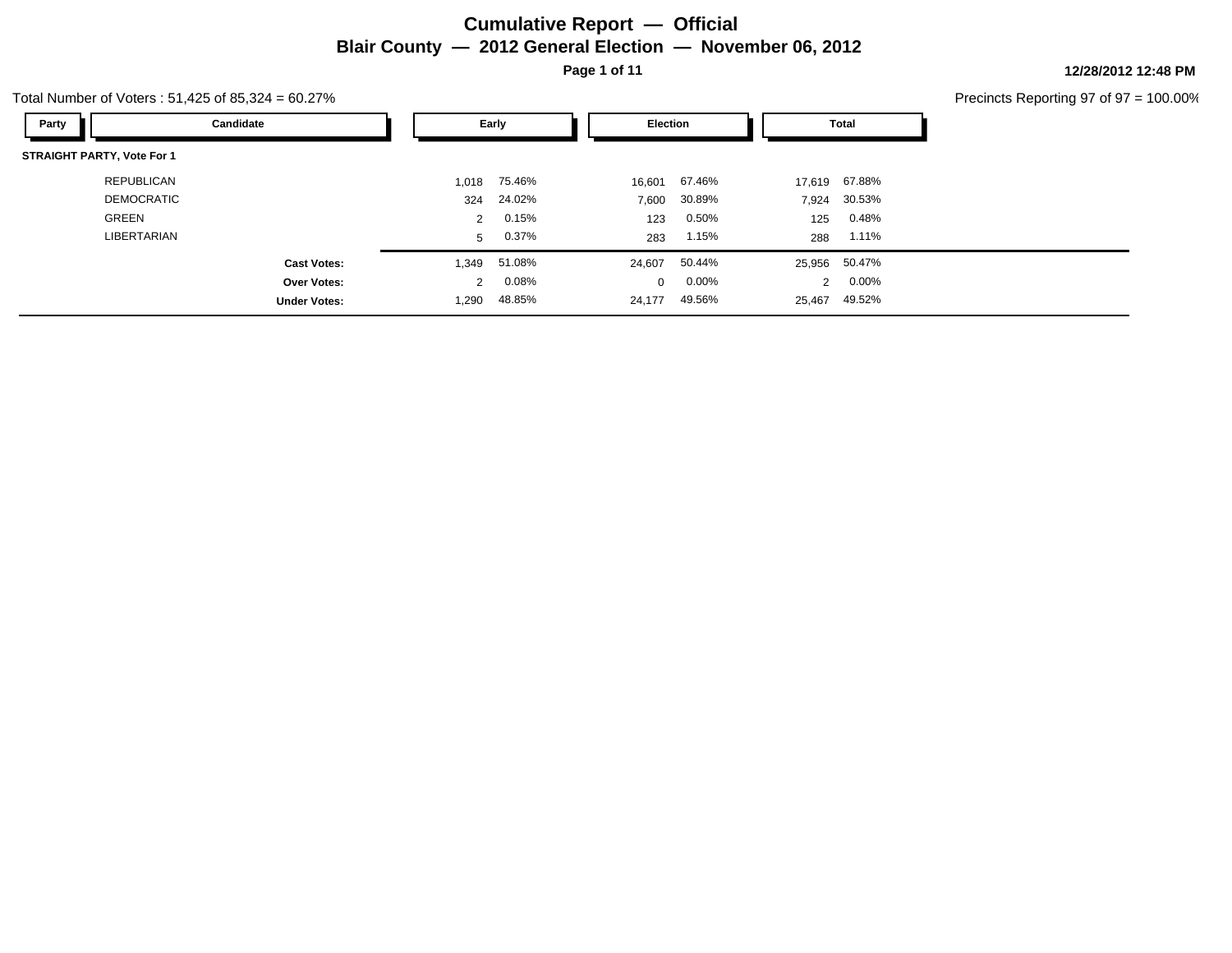# **Cumulative Report — Official Blair County — 2012 General Election — November 06, 2012**

**Page 2 of 11**

### Total Number of Voters : 51,425 of 85,324 = 60.27%

| Party      | Candidate                                                         |              | Early  | <b>Election</b>         |          |                | Total  |
|------------|-------------------------------------------------------------------|--------------|--------|-------------------------|----------|----------------|--------|
|            | PRESIDENTIAL ELECTORS', Vote For 1                                |              |        |                         |          |                |        |
| REP        | MITT ROMNEY - PRESIDENT PAUL RYAN -<br><b>VICE PRESIDENT</b>      | 1,819        | 69.45% | 31,500                  | 65.97%   | 33,319         | 66.16% |
| <b>DEM</b> | BARACK OBAMA - PRESIDENT JOE BIDEN<br>- VICE PRESIDENT            | 760          | 29.02% | 15,516                  | 32.50%   | 16,276         | 32.32% |
| GRN        | JILL STEIN - PRESIDENT CHERI HONKALA -<br><b>VICE PRESIDENT</b>   | 6            | 0.23%  | 176                     | 0.37%    | 182            | 0.36%  |
| LIB        | GARY JOHNSON - PRESIDENT JAMES P.<br><b>GRAY - VICE PRESIDENT</b> | 25           | 0.95%  | 439                     | 0.92%    | 464            | 0.92%  |
|            | ROCKY ANDERSON (W)                                                | $\mathbf 0$  | 0.00%  | $\overline{2}$          | 0.00%    | $\overline{2}$ | 0.00%  |
|            | ROSEANNE BARR (W)                                                 | $\mathbf 0$  | 0.00%  | $\overline{2}$          | 0.00%    | $\overline{2}$ | 0.00%  |
|            | MICHELLE BACHMAN (W)                                              | $\mathbf 0$  | 0.00%  | $\overline{1}$          | 0.00%    | $\overline{1}$ | 0.00%  |
|            | JERRY BROWN (W)                                                   | $\mathbf 0$  | 0.00%  | $\overline{1}$          | 0.00%    | $\mathbf{1}$   | 0.00%  |
|            | CHRIS CHRISTIE (W)                                                | $\mathbf 0$  | 0.00%  | $\overline{4}$          | 0.01%    | $\overline{4}$ | 0.01%  |
|            | HILLARY CLINTON (W)                                               | $\mathbf{1}$ | 0.04%  | 8                       | 0.02%    | 9              | 0.02%  |
|            | WARREN BUFFET (W)                                                 | 0            | 0.00%  | $\overline{1}$          | 0.00%    | $\mathbf{1}$   | 0.00%  |
|            | CHARLES N BURCH (W)                                               | $\mathbf 0$  | 0.00%  | $\overline{1}$          | 0.00%    | $\overline{1}$ | 0.00%  |
|            | BILL CLINTON (W)                                                  | 0            | 0.00%  | $\overline{1}$          | 0.00%    | $\mathbf{1}$   | 0.00%  |
|            | COLIN POWELL (W)                                                  | 0            | 0.00%  | $\overline{1}$          | 0.00%    | $\mathbf{1}$   | 0.00%  |
|            | WAYNE FIGURELLE (W)                                               | 0            | 0.00%  | $\overline{1}$          | 0.00%    | $\mathbf{1}$   | 0.00%  |
|            | NEWT GINGRICH (W)                                                 | 0            | 0.00%  | $\overline{1}$          | 0.00%    | -1             | 0.00%  |
|            | RUDOLF GIULIANI (W)                                               | 0            | 0.00%  | -1                      | 0.00%    | $\mathbf{1}$   | 0.00%  |
|            | VIRGIL GOODE (W)                                                  | 0            | 0.00%  | -1                      | 0.00%    | $\mathbf{1}$   | 0.00%  |
|            | WILLIAM HABERSTROH (W)                                            | 0            | 0.00%  | -1                      | $0.00\%$ | $\mathbf{1}$   | 0.00%  |
|            | TOM HOEFLING (W)                                                  | 0            | 0.00%  | -1                      | $0.00\%$ | $\mathbf{1}$   | 0.00%  |
|            | MIKE HUCKABEE (W)                                                 | 0            | 0.00%  | $\overline{1}$          | 0.00%    | $\mathbf{1}$   | 0.00%  |
|            | MATTHEW A VILLANI JR (W)                                          | $\mathbf 0$  | 0.00%  | -1                      | 0.00%    | $\mathbf{1}$   | 0.00%  |
|            | STEVEN EUGENE LAIRD (W)                                           | $\mathbf 0$  | 0.00%  | $\overline{1}$          | $0.00\%$ | $\mathbf{1}$   | 0.00%  |
|            | MORGAN SPUR LOCK (W)                                              | $\mathbf 0$  | 0.00%  | $\overline{1}$          | $0.00\%$ | $\mathbf{1}$   | 0.00%  |
|            | JOHN JOSEPH MCKEE (W)                                             | 0            | 0.00%  | -1                      | $0.00\%$ | $\mathbf{1}$   | 0.00%  |
|            | RALPH NADER (W)                                                   | 0            | 0.00%  | $\overline{2}$          | $0.00\%$ | 2              | 0.00%  |
|            | WILLIAM D NEUGEBAUER (W)                                          | 0            | 0.00%  | $\overline{1}$          | 0.00%    | $\mathbf{1}$   | 0.00%  |
|            | Chuck Norris (W)                                                  | $\mathbf{1}$ | 0.04%  | 0                       | $0.00\%$ | -1             | 0.00%  |
|            | SARAH PALIN (W)                                                   | 0            | 0.00%  | -1                      | 0.00%    | $\mathbf{1}$   | 0.00%  |
|            | RON PAUL (W)                                                      | 5            | 0.19%  | 63                      | 0.13%    | 68             | 0.14%  |
|            | ROSS PEROT (W)                                                    | $\mathbf 0$  | 0.00%  | $\mathbf{1}$            | 0.00%    | $\mathbf{1}$   | 0.00%  |
|            | <b>BUDDY ROEMER (W)</b>                                           |              | 0.00%  | $\overline{2}$          | 0.00%    |                | 0.00%  |
|            | HENRY ROLLINS (W)                                                 | $\mathbf 0$  | 0.00%  | -1                      | 0.00%    | -1             | 0.00%  |
|            | <b>BERNIE SANDERSS (W)</b>                                        | $\mathbf 0$  | 0.00%  |                         | 0.00%    |                | 0.00%  |
|            | <b>RICK SANTORUM (W)</b>                                          | -1           | 0.04%  | 6                       | 0.01%    | 7              | 0.01%  |
|            | JOE SCHRINER (W)                                                  | $\mathbf 0$  | 0.00%  |                         | 0.00%    |                | 0.00%  |
|            | <b>BILL SHUSTER (W)</b>                                           | $\mathbf 0$  | 0.00%  |                         | 0.00%    |                | 0.00%  |
|            | MANTI TEO (W)                                                     | $\mathbf 0$  | 0.00%  | $\overline{\mathbf{1}}$ | 0.00%    | $\overline{1}$ | 0.00%  |

Fred D Thompson (W) 1 0.04% 1 0.04% 0 0.00% 1 0.00% 1 0.00%

#### **12/28/2012 12:48 PM**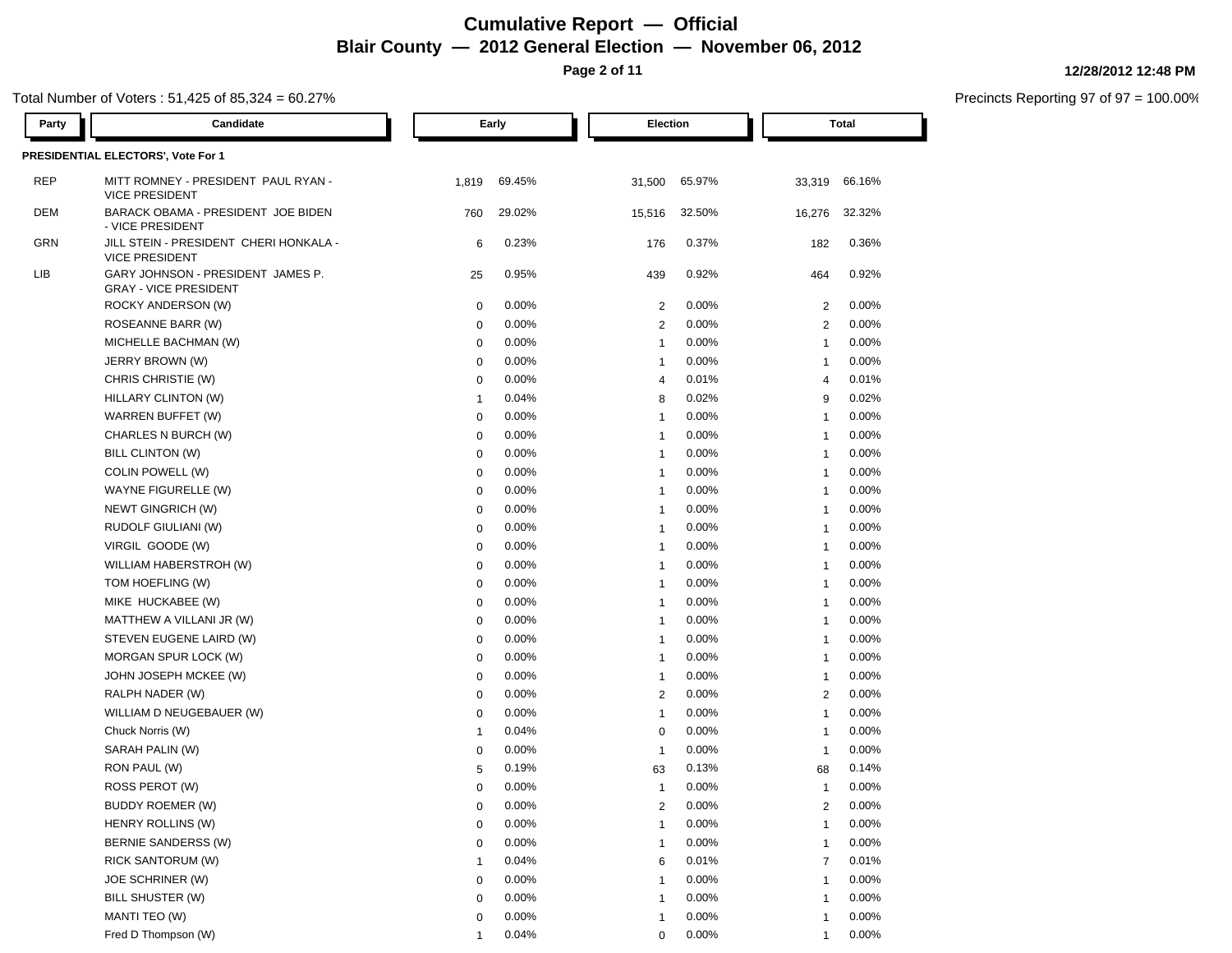### **Cumulative Report — Official Blair County — 2012 General Election — November 06, 2012 Page 3 of 11**

**12/28/2012 12:48 PM**

Precincts Reporting 97 of 97 = 100.00% **Party Candidate Early Election Total** BRAD WERTZ (W) 0 0.00% 1 0.00% 1 0.00% **Cast Votes:** 2,619 99.17% 47,746 97.87% 50,365 97.94% **Over Votes:** 4 0.15% Under Votes: 18 0.68% 0.15% 0 1.038 2.13% 1,038 2.13% 1,056 2.05% 0.00% 4 0.01% 2.13% 1,056 2.05% **UNITED STATES SENATOR, Vote For 1** REP TOM SMITH 1,730 66.90% 29,936 62.86% 31,666 63.07% DEM BOB CASEY, JR. 810 31.32% 16,614 34.89% 17,424 34.70% LIB RAYBURN DOUGLAS SMITH 46 1.78% 1,051 2.21% 1,097 2.18% BRIAN BAUM (W) 0 0.00% 1 0.00% 1 0.00% ALAN R CAMPBELL (W) 0 0.00% 1 0.00% 1 0.00% BILL CLINTON (W) 0 0.00% 1 0.00% 1 0.00% DAVID CRUMRINE (W) 8 0 000 1 0 0.00% 1 0.00% 1 0.00% 1 0.00% 1 0.00% 1 0.00% 1 0.00% 1 0.00% 1 0.00% 1 0.00% 1 0.00% 1 0.00% 1 0.00% 1 0.00% 1 0.00% 1 0.00% 1 0.00% 1 0.00% 1 0.00% 1 0.00% 1 0.00% 1 0.00% 1 0.00% 1 0.00% 1 AARON DELAYY (W) 0 0.00% 1 0.00% 1 0.00% JOHN KENSINGER JR (W) 0 0.00% 2 0.00% 2 0.00% JOHN MCGINNIS (W) 0 0.00% 2 0.00% 2 0.00% ADAM KNEPP (W) 0 0.00% 1 0.00% 1 0.00% AMANDA MILLER (W) 0 0.00% 1 0.00% 1 0.00% JOSH MUELLER (W) 0 0.00% 1 0.00% 1 0.00% TAMMY NASH (W) 0 0.00% 1 0.00% 1 0.00% WILLIAM D NEUGEBAUER (W)  $0.00\%$  1 0.00% 1 0.00% 1 0.00% ERIC PRENDERGAST (W) 0 0.00% 1 0.00% 1 0.00% DEBBIE RIGGIN (W) 0 0.00% 1 0.00% 1 0.00% JAMES ROKOSKY (W) 0 0.00% 1 0.00% 1 0.00% TAYLOR ROTELLA (W) 0 0.00% 1 0.00% 1 0.00% DEBRA L KELLEHER SULLIVAN (W) 0 0.00% 1 0.00% 1 0.00% JEMMY THELEMAQUE (W) 0 0.00% 1 0.00% 1 0.00% PAT TOOMEY (W) 0 0.00% 1 0.00% 1 0.00% CHRISTOPHER S WHITE (W)  $0.00\%$   $0.00\%$  1 0.00% 1 0.00% DAWN WOOD (W) 0 0.00% 1 0.00% 1 0.00% **Cast Votes:** 2,586 97.92% 47,624 97.62% 50,210 97.64% **Over Votes:** 1 0.04% **Under Votes:** 54 0.04% 0 1.160 2.38% 1,160 2.38% 1,214 2.36% 0.00% 1 0.00% 2.38% 2.36%

#### Total Number of Voters : 51,425 of 85,324 = 60.27%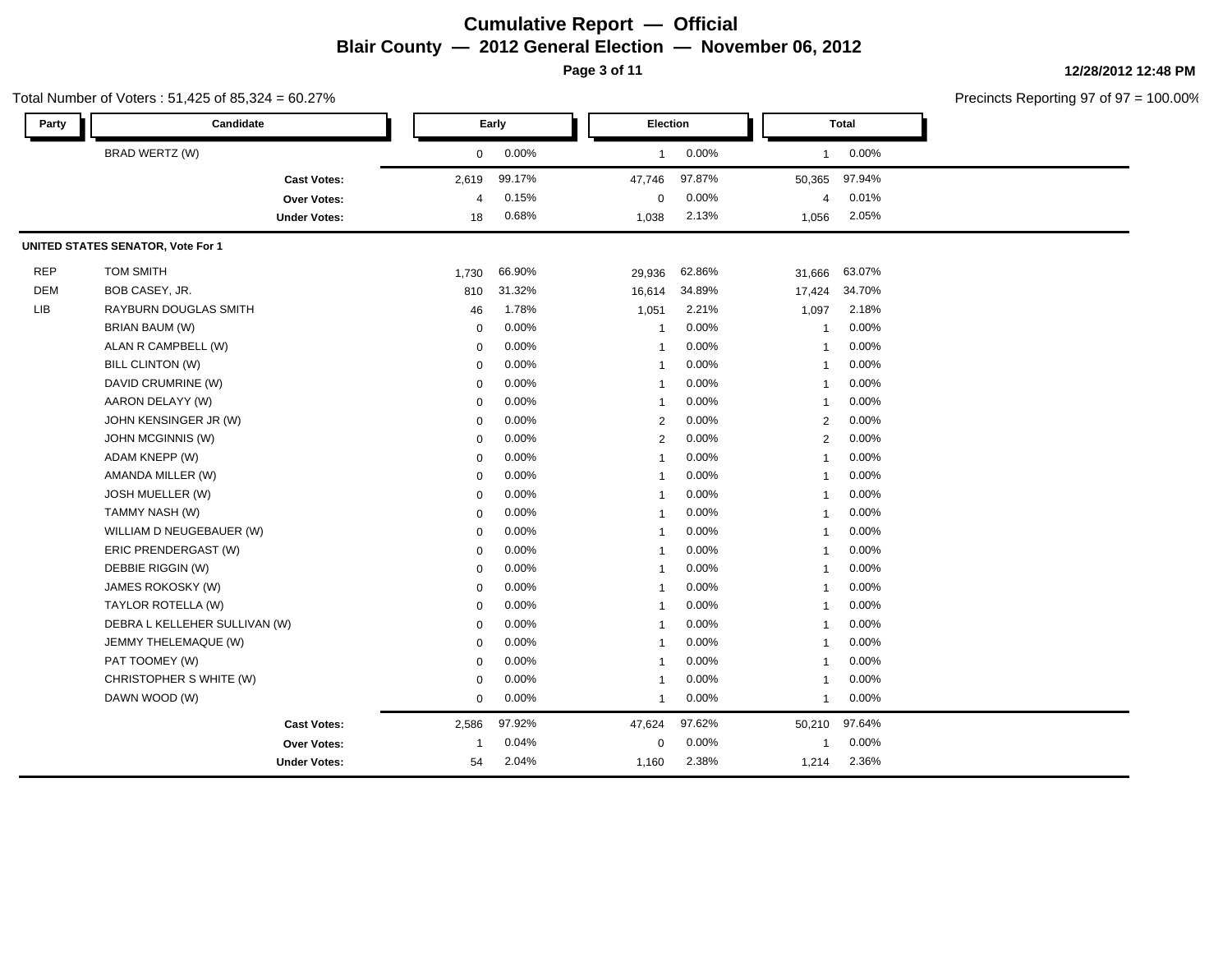# **Cumulative Report — Official Blair County — 2012 General Election — November 06, 2012 Page 4 of 11**

Total Number of Voters : 51,425 of 85,324 = 60.27%

| Party      | Candidate                           |              | Early  | Election       |        |                | <b>Total</b> |  |
|------------|-------------------------------------|--------------|--------|----------------|--------|----------------|--------------|--|
|            | <b>ATTORNEY GENERAL, Vote For 1</b> |              |        |                |        |                |              |  |
| <b>REP</b> | DAVID J. FREED                      | 1,611        | 63.08% | 26,185         | 55.07% | 27,796         | 55.48%       |  |
| <b>DEM</b> | KATHLEEN G. KANE                    | 866          | 33.91% | 20,023         | 42.11% | 20,889         | 41.69%       |  |
| <b>LIB</b> | MARAKAY J. ROGERS                   | 74           | 2.90%  | 1,313          | 2.76%  | 1,387          | 2.77%        |  |
|            | ALLAN C BERKHIMER (W)               | $\mathbf 0$  | 0.00%  | $\overline{1}$ | 0.00%  | $\overline{1}$ | 0.00%        |  |
|            | JACKIE BERNARD (W)                  | $\mathbf 0$  | 0.00%  | $\overline{1}$ | 0.00%  | $\overline{1}$ | 0.00%        |  |
|            | JOHN DEPP (W)                       | 0            | 0.00%  | $\overline{1}$ | 0.00%  | $\mathbf{1}$   | 0.00%        |  |
|            | SHANNON DICKEN (W)                  | $\mathbf 0$  | 0.00%  | $\overline{1}$ | 0.00%  | $\overline{1}$ | 0.00%        |  |
|            | OJ DICKEY (W)                       | $\mathbf 0$  | 0.00%  | $\overline{1}$ | 0.00%  | $\overline{1}$ | 0.00%        |  |
|            | MIKE DOYLE (W)                      | $\mathbf 0$  | 0.00%  | $\overline{1}$ | 0.00%  | $\overline{1}$ | 0.00%        |  |
|            | BOB DYLAN (W)                       | $\mathbf 0$  | 0.00%  | $\overline{1}$ | 0.00%  | $\overline{1}$ | 0.00%        |  |
|            | EDWARD MENTZER (W)                  | $\mathbf 0$  | 0.00%  | $\overline{1}$ | 0.00%  | $\overline{1}$ | 0.00%        |  |
|            | MATTHEW GARBER (W)                  | $\mathbf 0$  | 0.00%  | $\overline{1}$ | 0.00%  | $\overline{1}$ | 0.00%        |  |
|            | JEFF HARDY (W)                      | $\mathbf 0$  | 0.00%  | $\overline{1}$ | 0.00%  | $\overline{1}$ | 0.00%        |  |
|            | ELIZABETH ICE (W)                   | $\mathbf 0$  | 0.00%  | $\overline{1}$ | 0.00%  | $\mathbf{1}$   | 0.00%        |  |
|            | Katherine Kane (W)                  | $\mathbf{1}$ | 0.04%  | $\mathbf 0$    | 0.00%  | $\overline{1}$ | 0.00%        |  |
|            | PAUL LUTHER (W)                     | $\mathbf 0$  | 0.00%  | $\overline{1}$ | 0.00%  | $\overline{1}$ | 0.00%        |  |
|            | JOHN MCGINNIS (W)                   | 0            | 0.00%  | $\overline{1}$ | 0.00%  | $\overline{1}$ | 0.00%        |  |
|            | PATRICK MURPHY (W)                  | -1           | 0.04%  | -1             | 0.00%  | 2              | 0.00%        |  |
|            | TAMMY NASH (W)                      | $\mathbf 0$  | 0.00%  | $\overline{1}$ | 0.00%  | $\overline{1}$ | 0.00%        |  |
|            | WILLIAM D NEUGEBAUER (W)            | $\mathbf 0$  | 0.00%  | $\overline{1}$ | 0.00%  | $\overline{1}$ | 0.00%        |  |
|            | TED NUGENT (W)                      | $\mathbf 0$  | 0.00%  | $\overline{1}$ | 0.00%  | $\overline{1}$ | 0.00%        |  |
|            | JOSHUA PATTERSON (W)                | $\mathbf 0$  | 0.00%  | $\overline{1}$ | 0.00%  | $\mathbf{1}$   | 0.00%        |  |
|            | JOHN RAFFERTY (W)                   | -1           | 0.04%  | 3              | 0.01%  | $\overline{4}$ | 0.01%        |  |
|            | RICHARD GEISTT (W)                  | $\mathbf 0$  | 0.00%  | $\overline{1}$ | 0.00%  | 1              | 0.00%        |  |
|            | MITT ROMNEY (W)                     | $\mathbf 0$  | 0.00%  | $\overline{1}$ | 0.00%  | $\overline{1}$ | 0.00%        |  |
|            | ANN SRAL (W)                        | $\mathbf 0$  | 0.00%  | $\overline{1}$ | 0.00%  | $\overline{1}$ | 0.00%        |  |
|            | JOHN URBAN (W)                      | $\mathbf 0$  | 0.00%  | $\overline{1}$ | 0.00%  | $\mathbf{1}$   | 0.00%        |  |
|            | <b>Cast Votes:</b>                  | 2,554        | 96.71% | 47,546         | 97.46% | 50,100         | 97.42%       |  |
|            | Over Votes:                         | $\mathbf 0$  | 0.00%  | $\mathbf 0$    | 0.00%  | $\mathbf 0$    | 0.00%        |  |
|            | <b>Under Votes:</b>                 | 87           | 3.29%  | 1,238          | 2.54%  | 1,325          | 2.58%        |  |

### **12/28/2012 12:48 PM**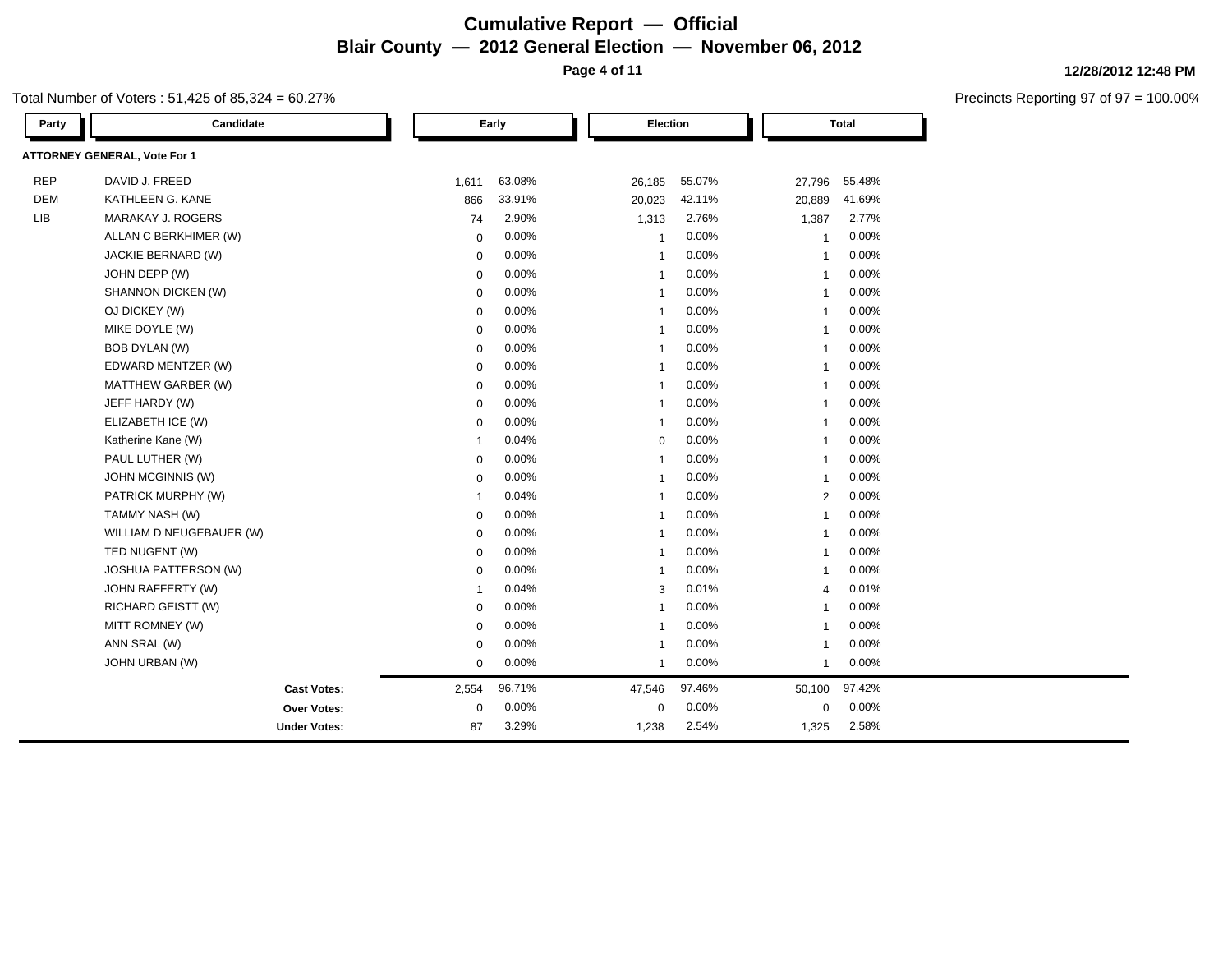# **Cumulative Report — Official Blair County — 2012 General**

Total Number of Voters : 51,425 of 85,324 = 60.27%

|              | eral Election — November 06, 2012 |  |
|--------------|-----------------------------------|--|
| Page 5 of 11 |                                   |  |

Precincts Reporting 97 of 97 = 100.00%

**12/28/2012 12:48 PM**

| Party      | Candidate                          |                         | Early  | Election       |        |                | <b>Total</b> |
|------------|------------------------------------|-------------------------|--------|----------------|--------|----------------|--------------|
|            | <b>AUDITOR GENERAL, Vote For 1</b> |                         |        |                |        |                |              |
| <b>REP</b> | <b>JOHN MAHER</b>                  | 1,727                   | 68.18% | 29,765         | 63.25% | 31,492         | 63.50%       |
| <b>DEM</b> | EUGENE A. DEPASQUALE               | 659                     | 26.02% | 14,863         | 31.58% | 15,522         | 31.30%       |
| <b>LIB</b> | BETSY ELIZABETH SUMMERS            | 145                     | 5.72%  | 2,425          | 5.15%  | 2,570          | 5.18%        |
|            | ALLAN C BERKHIMER (W)              | 0                       | 0.00%  | $\overline{1}$ | 0.00%  | $\overline{1}$ | 0.00%        |
|            | SEAN CLAPPER (W)                   | $\mathbf 0$             | 0.00%  | 1              | 0.00%  | 1              | 0.00%        |
|            | <b>KEYONNA DAVIS (W)</b>           | $\mathbf 0$             | 0.00%  | 1              | 0.00%  | 1              | 0.00%        |
|            | DIANNAVAHGHN (W)                   | 0                       | 0.00%  | $\overline{1}$ | 0.00%  | 1              | 0.00%        |
|            | TOM FORR (W)                       | $\Omega$                | 0.00%  | $\overline{1}$ | 0.00%  | 1              | 0.00%        |
|            | TODD FREDERICK (W)                 | 0                       | 0.00%  | $\overline{1}$ | 0.00%  | 1              | 0.00%        |
|            | MICHELE GARMAN (W)                 | $\mathbf 0$             | 0.00%  | $\mathbf 1$    | 0.00%  | 1              | 0.00%        |
|            | PAUL GOOD (W)                      | $\mathbf 0$             | 0.00%  | $\overline{1}$ | 0.00%  | $\overline{1}$ | 0.00%        |
|            | <b>REGIS HUSCHACK (W)</b>          | $\mathbf 0$             | 0.00%  | 1              | 0.00%  | 1              | 0.00%        |
|            | JAMES MCCARVILLE (W)               | $\mathbf 0$             | 0.00%  | $\overline{1}$ | 0.00%  | 1              | 0.00%        |
|            | Connor Nicole Shewmake (W)         | $\overline{1}$          | 0.04%  | 0              | 0.00%  | 1              | 0.00%        |
|            | Cleon R. Turner (W)                | $\overline{1}$          | 0.04%  | 0              | 0.00%  | $\overline{1}$ | 0.00%        |
|            | <b>Cast Votes:</b>                 | 2,533                   | 95.91% | 47,063         | 96.47% | 49,596         | 96.44%       |
|            | Over Votes:                        | $\overline{\mathbf{1}}$ | 0.04%  | $\mathsf 0$    | 0.00%  | $\overline{1}$ | 0.00%        |
|            | <b>Under Votes:</b>                | 107                     | 4.05%  | 1,721          | 3.53%  | 1,828          | 3.55%        |
|            | STATE TREASURER, Vote For 1        |                         |        |                |        |                |              |
| <b>REP</b> | DIANA IREY VAUGHN                  | 1,689                   | 66.60% | 28,522         | 60.73% | 30,211         | 61.03%       |
| <b>DEM</b> | ROBERT M. MCCORD                   | 734                     | 28.94% | 16,414         | 34.95% | 17,148         | 34.64%       |
| LIB        | PATRICIA M. FRYMAN                 | 111                     | 4.38%  | 2,019          | 4.30%  | 2,130          | 4.30%        |
|            | ALLAN C BERKHIMER (W)              | $\mathbf 0$             | 0.00%  | $\mathbf{1}$   | 0.00%  | $\overline{1}$ | 0.00%        |
|            | MIKE DOYLE (W)                     | $\mathbf 0$             | 0.00%  | $\overline{1}$ | 0.00%  | $\overline{1}$ | 0.00%        |
|            | TAMMY EHREDT (W)                   | 0                       | 0.00%  | $\overline{1}$ | 0.00%  | 1              | 0.00%        |
|            | Charles Wilson Fisher (W)          | $\overline{1}$          | 0.04%  | 0              | 0.00%  | $\overline{1}$ | 0.00%        |
|            | DAVID GARMAN (W)                   | $\mathbf 0$             | 0.00%  | 1              | 0.00%  | 1              | 0.00%        |
|            | DICK HESS (W)                      | $\mathbf 0$             | 0.00%  | $\overline{1}$ | 0.00%  | $\overline{1}$ | 0.00%        |
|            | JEREMY HILLARD (W)                 | $\mathbf 0$             | 0.00%  | 1              | 0.00%  | 1              | 0.00%        |
|            | BRYAN HOUSLEY (W)                  | $\mathbf 0$             | 0.00%  | 1              | 0.00%  | 1              | $0.00\%$     |
|            | JOHN MCGINISS (W)                  | 0                       | 0.00%  | $\overline{1}$ | 0.00%  | 1              | 0.00%        |
|            | LAURA MERCEDES MECHLING (W)        | $\mathbf 0$             | 0.00%  | $\overline{1}$ | 0.00%  | $\mathbf 1$    | 0.00%        |
|            | LARRY MORRISEY (W)                 | 0                       | 0.00%  | $\overline{1}$ | 0.00%  | 1              | 0.00%        |
|            | NATHAN L PEARLMAN (W)              | $\mathbf 0$             | 0.00%  | $\mathbf 1$    | 0.00%  | $\mathbf 1$    | 0.00%        |
|            | David Rice (W)                     | $\overline{1}$          | 0.04%  | 0              | 0.00%  | $\mathbf 1$    | 0.00%        |
|            | <b>Cast Votes:</b>                 | 2,536                   | 96.02% | 46,966         | 96.27% | 49,502         | 96.26%       |
|            | <b>Over Votes:</b>                 | 0                       | 0.00%  | $\pmb{0}$      | 0.00%  | 0              | 0.00%        |
|            | <b>Under Votes:</b>                | 105                     | 3.98%  | 1,818          | 3.73%  | 1,923          | 3.74%        |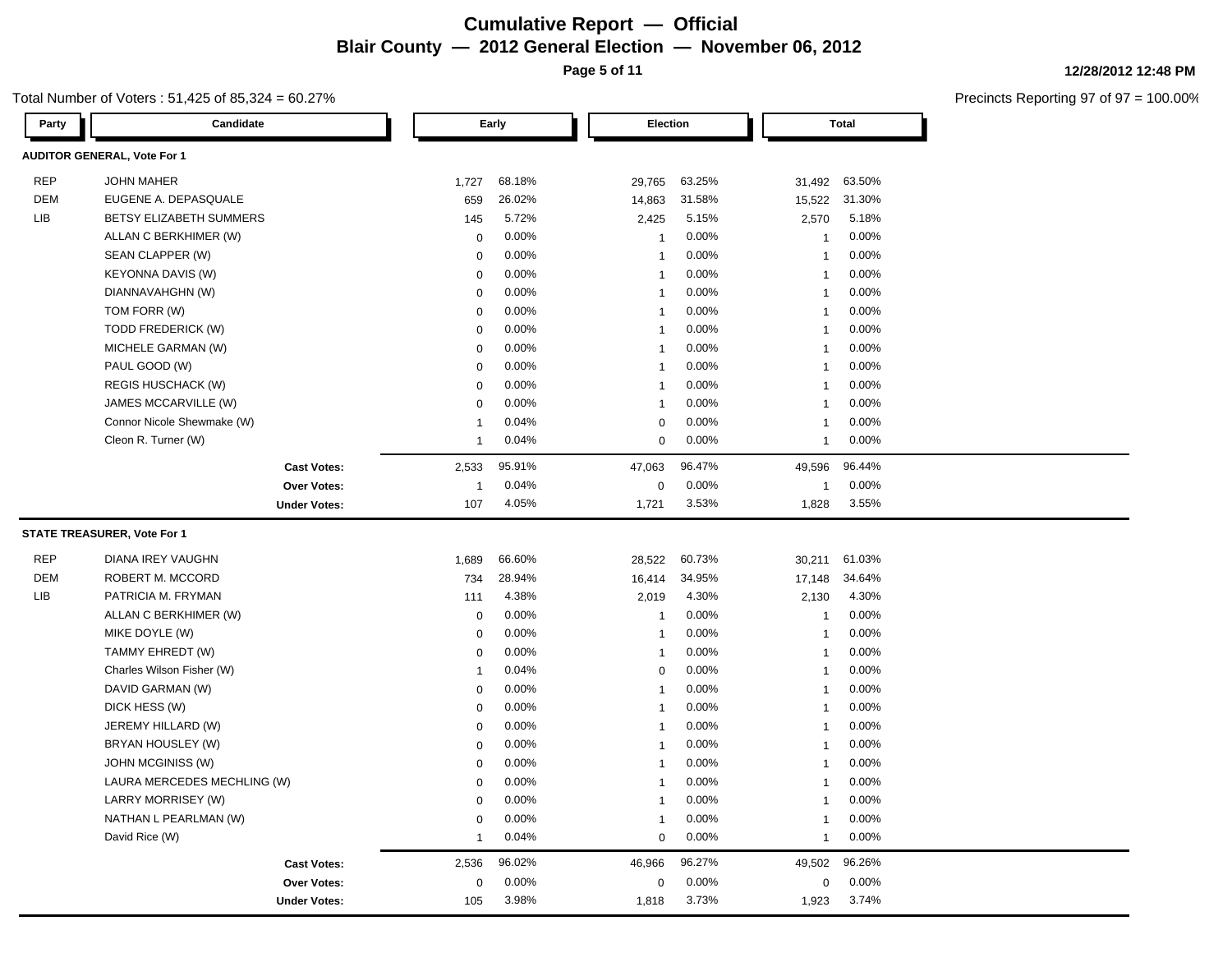# **Cumulative Report — Official Blair County — 2012 General Election — November 06, 2012 Page 6 of 11**

Total Number of Voters : 51,425 of 85,324 = 60.27%

| Party      | Candidate                                           |                | Early    | Election                |          |                | <b>Total</b> |
|------------|-----------------------------------------------------|----------------|----------|-------------------------|----------|----------------|--------------|
|            | REPRESENTATIVE IN CONGRESS 9TH DISTRICT, Vote For 1 |                |          |                         |          |                |              |
| <b>REP</b> | <b>BILL SHUSTER</b>                                 | 1,825          | 71.18%   | 30,837                  | 65.23%   | 32,662         | 65.53%       |
| DEM        | <b>KAREN RAMSBURG</b>                               | 729            | 28.43%   | 16,365                  | 34.62%   | 17,094         | 34.30%       |
|            | GARY ANDERSON (W)                                   | 0              | 0.00%    | $\mathbf{1}$            | 0.00%    | $\mathbf{1}$   | 0.00%        |
|            | ALLAN C BERKHIMER (W)                               | 0              | 0.00%    | $\mathbf{1}$            | 0.00%    | -1             | 0.00%        |
|            | <b>JUDY BERRYMAN (W)</b>                            | $\mathbf 0$    | 0.00%    | $\mathbf{1}$            | 0.00%    | $\overline{1}$ | 0.00%        |
|            | JASON S BRADLEY (W)                                 | 0              | 0.00%    | $\mathbf{1}$            | 0.00%    | $\overline{1}$ | 0.00%        |
|            | ERIK PAUL BROWN (W)                                 | 0              | 0.00%    | $\mathbf{1}$            | 0.00%    | $\overline{1}$ | 0.00%        |
|            | NATE BURNS (W)                                      | 0              | 0.00%    | $\mathbf{1}$            | 0.00%    | $\overline{1}$ | 0.00%        |
|            | ORVILE CALDWELL (W)                                 | 0              | 0.00%    | $\mathbf{1}$            | 0.00%    | $\overline{1}$ | 0.00%        |
|            | CYNTHIA CALVINVANDERGLAS (W)                        | 0              | 0.00%    | $\mathbf{1}$            | 0.00%    | $\mathbf 1$    | 0.00%        |
|            | S CAMPANARO (W)                                     | 0              | 0.00%    | $\mathbf{1}$            | 0.00%    | $\mathbf 1$    | 0.00%        |
|            | CHRIS CHERRY (W)                                    | 0              | 0.00%    | $\mathbf{1}$            | 0.00%    | $\overline{1}$ | 0.00%        |
|            | DANIELLE COLLIER (W)                                | 0              | 0.00%    | $\mathbf{1}$            | 0.00%    | $\overline{1}$ | 0.00%        |
|            | <b>KERRY COLLIER (W)</b>                            | 0              | 0.00%    | $\mathbf{1}$            | 0.00%    | -1             | 0.00%        |
|            | ADAM COUNTERMAN (W)                                 | 0              | 0.00%    | $\mathbf{1}$            | 0.00%    | -1             | 0.00%        |
|            | MICHAEL DELGROSSO (W)                               | $\overline{1}$ | 0.04%    | 3                       | 0.01%    | 4              | 0.01%        |
|            | JOHN DIBERT (W)                                     | $\mathbf 0$    | 0.00%    | $\mathbf{1}$            | 0.00%    | $\overline{1}$ | 0.00%        |
|            | MICHEAL DRUM (W)                                    | $\mathbf 0$    | 0.00%    | $\mathbf{1}$            | 0.00%    | $\overline{1}$ | 0.00%        |
|            | John E. Eberhardt (W)                               | $\overline{1}$ | 0.04%    | 0                       | 0.00%    | $\overline{1}$ | 0.00%        |
|            | JOSEPH EBERSOLE (W)                                 | $\mathbf 0$    | 0.00%    | $\mathbf{1}$            | 0.00%    | $\overline{1}$ | 0.00%        |
|            | JOHN EICHELBERGER (W)                               | $\overline{1}$ | 0.04%    | $\overline{4}$          | 0.01%    | 5              | 0.01%        |
|            | MIKE ENGLE (W)                                      | 0              | 0.00%    | $\mathbf{1}$            | 0.00%    | $\overline{1}$ | 0.00%        |
|            | RICHARD FLAREND (W)                                 | 0              | 0.00%    | $\overline{2}$          | $0.00\%$ | 2              | 0.00%        |
|            | JOSEPH FRANK (W)                                    | 0              | 0.00%    | $\mathbf{1}$            | $0.00\%$ | $\overline{1}$ | 0.00%        |
|            | DAVE GARHART (W)                                    | 0              | 0.00%    | $\overline{\mathbf{1}}$ | 0.00%    | $\overline{1}$ | 0.00%        |
|            | MICHAEL GEISHAUSER (W)                              | 0              | 0.00%    | $\mathbf 1$             | 0.00%    | -1             | 0.00%        |
|            | RICK GEIST (W)                                      | 0              | 0.00%    | $\mathbf{1}$            | 0.00%    | $\overline{1}$ | 0.00%        |
|            | PAUL GOOD (W)                                       | 0              | 0.00%    | $\mathbf{1}$            | 0.00%    | $\overline{1}$ | 0.00%        |
|            | STEVE HAMM (W)                                      | 0              | 0.00%    | -1                      | 0.00%    | $\overline{1}$ | 0.00%        |
|            | JOHN HATCH (W)                                      | 0              | 0.00%    | -1                      | 0.00%    | -1             | 0.00%        |
|            | SAM HAYS (W)                                        | 0              | 0.00%    | -1                      | $0.00\%$ | $\overline{1}$ | 0.00%        |
|            | Dale Rodney Edmiston II (W)                         | -1             | 0.04%    | $\mathbf 0$             | $0.00\%$ | $\overline{1}$ | 0.00%        |
|            | TIM JACKSON (W)                                     | 0              | 0.00%    | 1                       | 0.00%    | 1              | 0.00%        |
|            | RON MACK JR (W)                                     | $\mathbf 0$    | 0.00%    | 1                       | 0.00%    | 1              | 0.00%        |
|            | LOIS KANESHIKI (W)                                  | 0              | $0.00\%$ | 1                       | $0.00\%$ | $\mathbf{1}$   | $0.00\%$     |
|            | Sarah Kaneshiki (W)                                 | $\overline{1}$ | 0.04%    | $\mathbf 0$             | 0.00%    | $\overline{1}$ | 0.00%        |
|            | Alan Kizina (W)                                     | $\overline{1}$ | 0.04%    | 0                       | 0.00%    | $\overline{1}$ | 0.00%        |
|            | JONATHAN KNEPP (W)                                  | 0              | 0.00%    | 1                       | $0.00\%$ | $\overline{1}$ | 0.00%        |
|            | W MICHAEL KOVENSKY (W)                              | 0              | 0.00%    | 1                       | $0.00\%$ | $\overline{1}$ | 0.00%        |
|            | <b>KERRY LEYDIG (W)</b>                             | 0              | 0.00%    | 1                       | 0.00%    | $\mathbf 1$    | 0.00%        |
|            | RYAN LYAN (W)                                       | 0              | 0.00%    | $\mathbf{1}$            | 0.00%    | $\mathbf{1}$   | $0.00\%$     |

**12/28/2012 12:48 PM**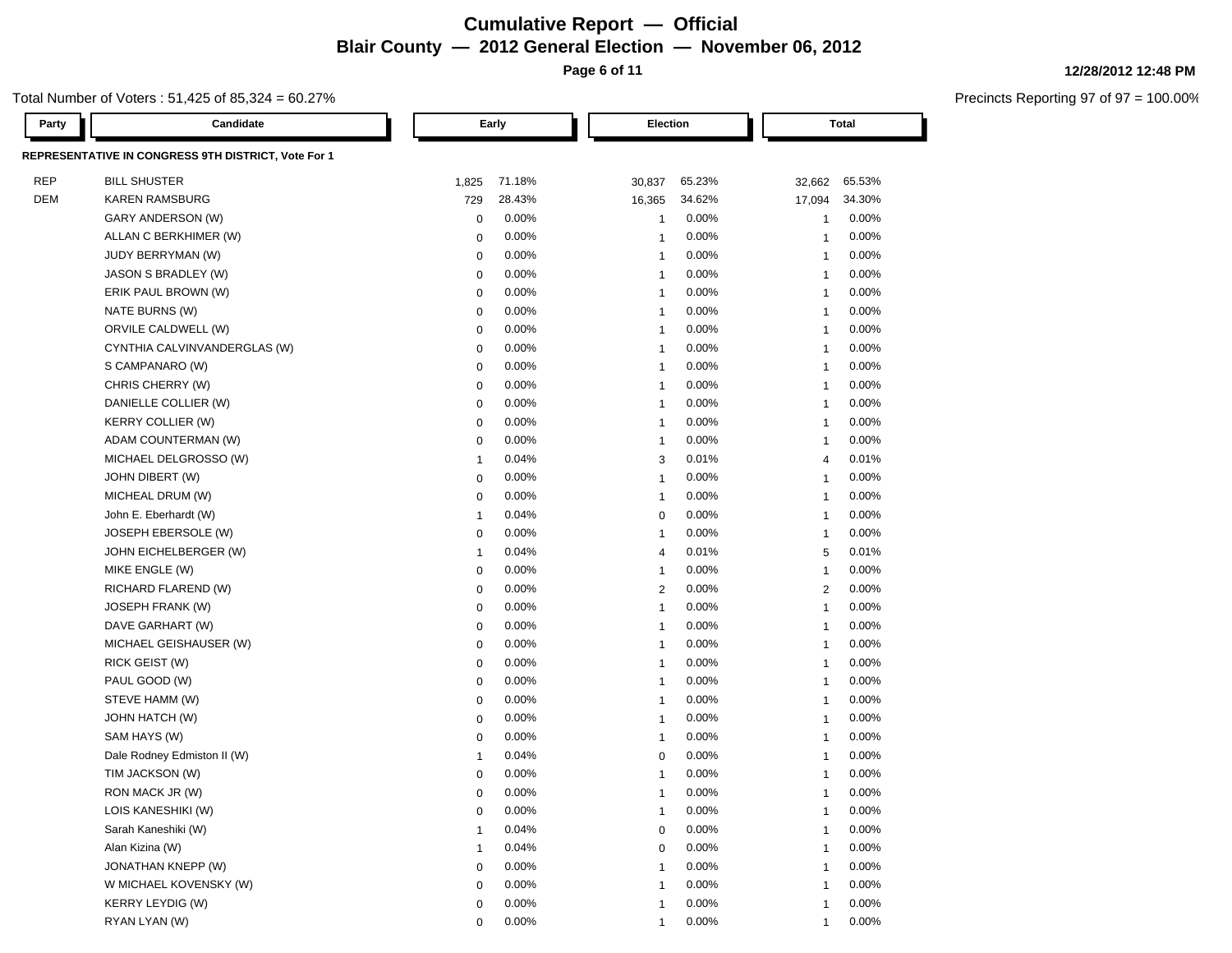# **Cumulative Report — Official Blair County — 2012 General Election — November 06, 2012 Page 7 of 11**

Total Number of Voters : 51,425 of 85,324 = 60.27%

| Party | Candidate                 |                | Early  | Election       |        |                | <b>Total</b> |
|-------|---------------------------|----------------|--------|----------------|--------|----------------|--------------|
|       | TERRY MCCALL (W)          | $\mathbf 0$    | 0.00%  | $\mathbf{1}$   | 0.00%  | -1             | 0.00%        |
|       | JOHN MCGINNIS (W)         | $\mathbf{1}$   | 0.04%  | $\overline{2}$ | 0.00%  | 3              | 0.01%        |
|       | DAN MCNULTY (W)           | $\pmb{0}$      | 0.00%  | $\mathbf{1}$   | 0.00%  | $\mathbf{1}$   | 0.00%        |
|       | ERIK MENTZER (W)          | $\mathbf 0$    | 0.00%  | $\overline{2}$ | 0.00%  | 2              | 0.00%        |
|       | KIRK MITCHELL (W)         | $\mathbf 0$    | 0.00%  | $\overline{1}$ | 0.00%  | $\mathbf{1}$   | 0.00%        |
|       | <b>KENNETH MORITZ (W)</b> | $\mathbf 0$    | 0.00%  | $\overline{2}$ | 0.00%  | 2              | 0.00%        |
|       | SAM PAULE (W)             | $\mathbf 0$    | 0.00%  | $\overline{2}$ | 0.00%  | $\overline{2}$ | 0.00%        |
|       | JAMES POOLER (W)          | $\mathbf 0$    | 0.00%  | $\mathbf{1}$   | 0.00%  | $\overline{1}$ | 0.00%        |
|       | VIC RICKER (W)            | $\mathbf 0$    | 0.00%  | $\overline{2}$ | 0.00%  | 2              | 0.00%        |
|       | PAUL RITCHEY (W)          | 0              | 0.00%  | $\mathbf{1}$   | 0.00%  | -1             | 0.00%        |
|       | <b>GERALD ROSE (W)</b>    | 0              | 0.00%  | $\overline{1}$ | 0.00%  | $\mathbf{1}$   | 0.00%        |
|       | DREXEL ROTHRAUFF (W)      | $\mathbf 0$    | 0.00%  | $\overline{2}$ | 0.00%  | 2              | 0.00%        |
|       | Travis Schooley (W)       | $\overline{1}$ | 0.04%  | $\mathbf 0$    | 0.00%  | $\overline{1}$ | 0.00%        |
|       | ADAM SEDLOCK (W)          | $\mathbf{1}$   | 0.04%  | $\overline{2}$ | 0.00%  | 3              | 0.01%        |
|       | CHRIS SHRIFT (W)          | 0              | 0.00%  | -1             | 0.00%  | $\mathbf{1}$   | 0.00%        |
|       | ALEX SITMAN (W)           | $\mathbf 0$    | 0.00%  | $\overline{1}$ | 0.00%  | -1             | 0.00%        |
|       | JOHN SLOVIKOVSKI (W)      | $\mathbf 0$    | 0.00%  | $\mathbf{1}$   | 0.00%  | $\mathbf{1}$   | 0.00%        |
|       | DOUG SMITHMYER (W)        | $\mathbf 0$    | 0.00%  | $\overline{1}$ | 0.00%  | $\mathbf{1}$   | 0.00%        |
|       | NATHAN W KARN SR (W)      | $\mathbf 0$    | 0.00%  | -1             | 0.00%  | -1             | 0.00%        |
|       | JILL STEIN (W)            | $\mathbf 0$    | 0.00%  | -1             | 0.00%  | -1             | 0.00%        |
|       | JERRY STERN (W)           | $\mathbf{1}$   | 0.04%  | $\overline{1}$ | 0.00%  | $\overline{2}$ | 0.00%        |
|       | OMAR STROHM (W)           | $\mathbf 0$    | 0.00%  | -1             | 0.00%  | $\mathbf{1}$   | 0.00%        |
|       | CHARLES W TAYLOR (W)      | $\mathbf 0$    | 0.00%  | $\overline{1}$ | 0.00%  | $\overline{1}$ | 0.00%        |
|       | TATAUNA THOMAS (W)        | $\mathbf 0$    | 0.00%  | $\mathbf{1}$   | 0.00%  | -1             | 0.00%        |
|       | ALAN WIBLE (W)            | $\mathbf 0$    | 0.00%  | $\overline{1}$ | 0.00%  | -1             | 0.00%        |
|       | DOUG WISE (W)             | $\mathbf 0$    | 0.00%  | -1             | 0.00%  | -1             | 0.00%        |
|       | JAMES WOOMER (W)          | $\mathbf 0$    | 0.00%  | $\overline{1}$ | 0.00%  | $\mathbf{1}$   | 0.00%        |
|       | LEON ZOOK (W)             | $\mathbf 0$    | 0.00%  | $\mathbf{1}$   | 0.00%  | $\mathbf{1}$   | 0.00%        |
|       | <b>Cast Votes:</b>        | 2,564          | 97.08% | 47,277         | 96.91% | 49,841         | 96.92%       |
|       | Over Votes:               | 0              | 0.00%  | $\mathbf 0$    | 0.00%  | $\mathbf 0$    | 0.00%        |
|       | <b>Under Votes:</b>       | 77             | 2.92%  | 1,507          | 3.09%  | 1,584          | 3.08%        |

### **12/28/2012 12:48 PM**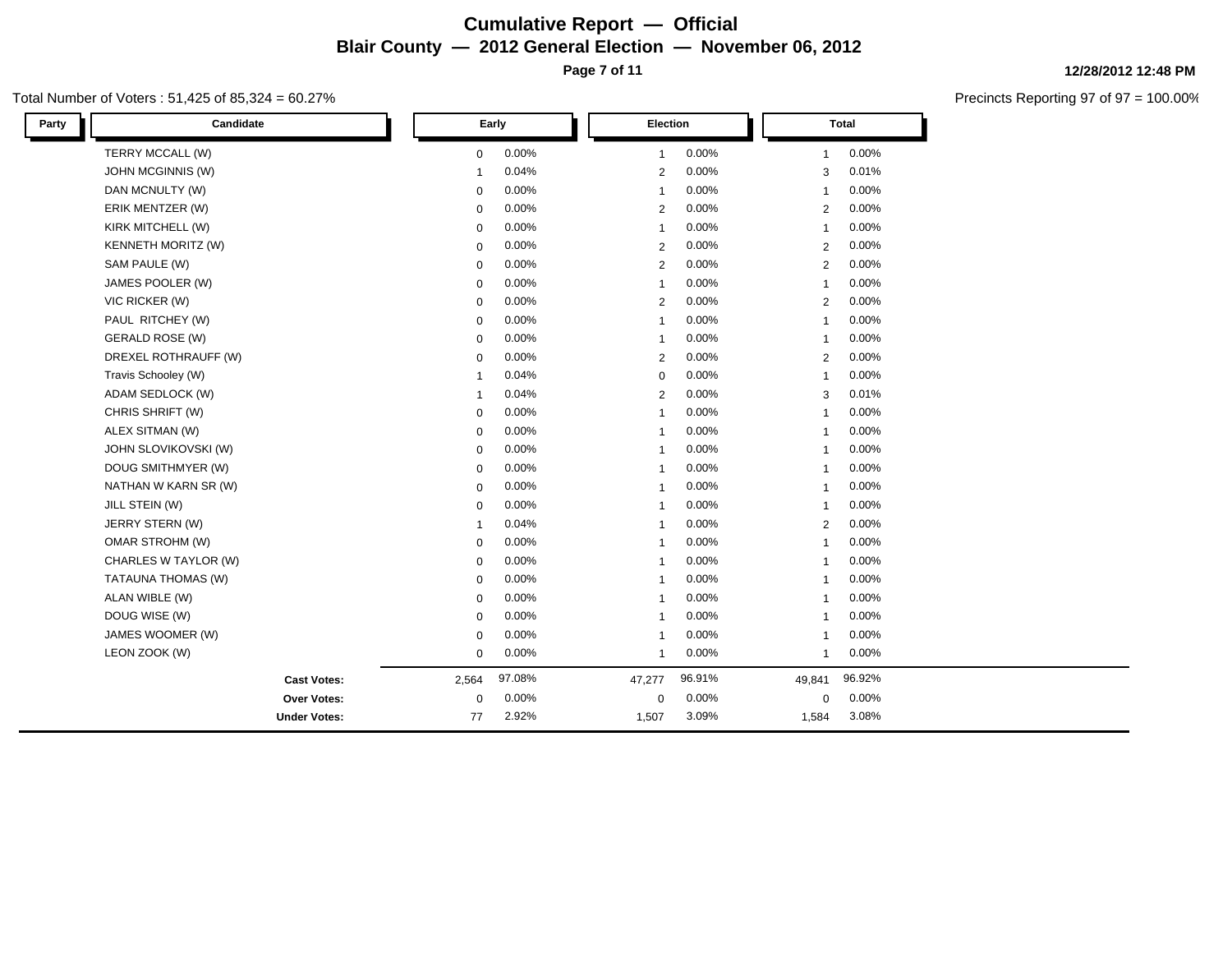# **Cumulative Report — Official Blair County — 2012 General Election — November 06, 2012 Page 8 of 11**

**12/28/2012 12:48 PM**

Precincts Reporting 97 of 97 = 100.00%

Total Number of Voters : 51,425 of 85,324 = 60.27%

| Party      | Candidate                                                        |                | Early  | <b>Election</b> |        | <b>Total</b>   |        |
|------------|------------------------------------------------------------------|----------------|--------|-----------------|--------|----------------|--------|
|            | REPRESENTATIVE IN THE GENERAL ASSEMBLY 79TH DISTRICT, Vote For 1 |                |        |                 |        |                |        |
| <b>REP</b> | JOHN D. MCGINNIS                                                 | 631            | 63.23% | 11,304          | 54.47% | 11,935         | 54.87% |
| <b>DEM</b> | <b>RICHARD FLAREND</b>                                           | 359            | 35.97% | 9,393           | 45.26% | 9,752          | 44.83% |
|            | AJAY GLORIA (W)                                                  | $\mathbf 0$    | 0.00%  |                 | 0.00%  |                | 0.00%  |
|            | RICK GEIST (W)                                                   | $\overline{7}$ | 0.70%  | 42              | 0.20%  | 49             | 0.23%  |
|            | ERIK CAGLE (W)                                                   | 0              | 0.00%  |                 | 0.00%  |                | 0.00%  |
|            | PATRICK J FANELLI (W)                                            | 0              | 0.00%  | 2               | 0.01%  | $\overline{2}$ | 0.01%  |
|            | <b>GALEN GRIMES (W)</b>                                          | $\mathbf 0$    | 0.00%  |                 | 0.00%  |                | 0.00%  |
|            | ELIZABETH ICE (W)                                                | 0              | 0.00%  |                 | 0.00%  |                | 0.00%  |
|            | GEORGE W STEVENSON III (W)                                       | $\mathbf 0$    | 0.00%  |                 | 0.00%  |                | 0.00%  |
|            | LARRY MORRISEY JR (W)                                            | $\mathbf 0$    | 0.00%  |                 | 0.00%  |                | 0.00%  |
|            | CHARLES MEYERS (W)                                               | $\mathbf 0$    | 0.00%  |                 | 0.00%  |                | 0.00%  |
|            | KIRK MITCHELL (W)                                                | $\mathbf 0$    | 0.00%  |                 | 0.00%  |                | 0.00%  |
|            | SAM PAULE (W)                                                    | $\mathbf 0$    | 0.00%  |                 | 0.00%  |                | 0.00%  |
|            | PETER MCGINNIS (W)                                               | 0              | 0.00%  |                 | 0.00%  |                | 0.00%  |
|            | DOUG SMITHMYER (W)                                               | 0              | 0.00%  |                 | 0.00%  |                | 0.00%  |
|            | JILL STEIN (W)                                                   | 0              | 0.00%  |                 | 0.00%  |                | 0.00%  |
|            | DEBRA L KELLEHER SULLIVAN (W)                                    | 0              | 0.00%  |                 | 0.00%  |                | 0.00%  |
|            | Terry Tomassetti (W)                                             |                | 0.10%  | $\mathbf 0$     | 0.00%  | 1              | 0.00%  |
|            | <b>Cast Votes:</b>                                               | 998            | 97.18% | 20,754          | 97.37% | 21,752         | 97.36% |
|            | <b>Over Votes:</b>                                               | 0              | 0.00%  | $\Omega$        | 0.00%  | $\Omega$       | 0.00%  |
|            | <b>Under Votes:</b>                                              | 29             | 2.82%  | 561             | 2.63%  | 590            | 2.64%  |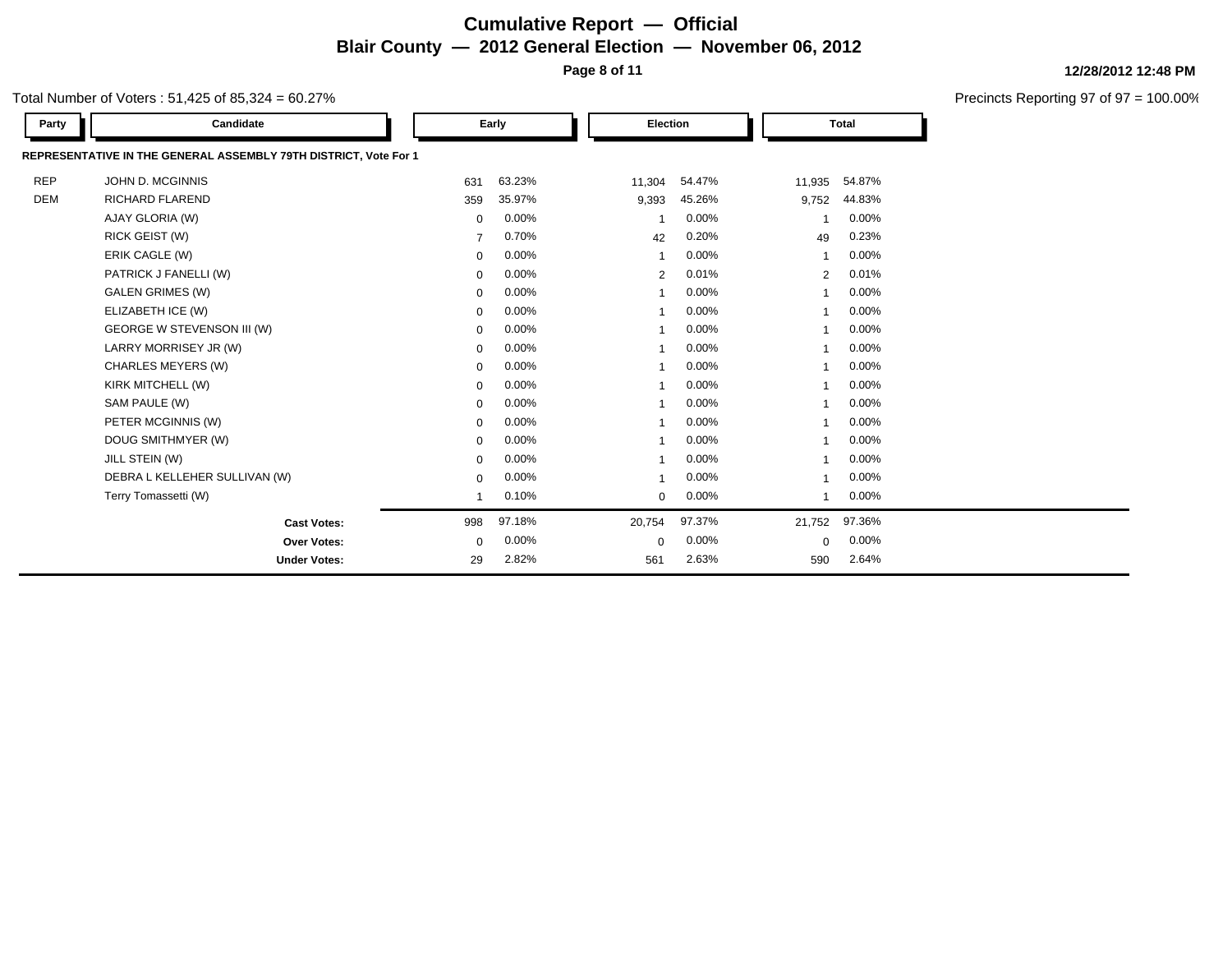# **Cumulative Report — Official Blair County — 2012 General Election — November 06, 2012**

**Page 9 of 11**

### Total Number of Voters : 51,425 of 85,324 = 60.27%

| Party      | Candidate                                                        |                         | Early    | <b>Election</b> |          |                | <b>Total</b> |
|------------|------------------------------------------------------------------|-------------------------|----------|-----------------|----------|----------------|--------------|
|            | REPRESENTATIVE IN THE GENERAL ASSEMBLY 80TH DISTRICT, Vote For 1 |                         |          |                 |          |                |              |
| <b>REP</b> | JERRY ALLEN STERN                                                | 1,339                   | 98.38%   | 21,813          | 99.56%   | 23,152         | 99.49%       |
|            | JAMES PATRICK BACON (W)                                          | 0                       | 0.00%    | -1              | 0.00%    | $\mathbf{1}$   | 0.00%        |
|            | TONY BARR (W)                                                    | $\mathbf 0$             | 0.00%    | $\overline{1}$  | 0.00%    | $\mathbf{1}$   | 0.00%        |
|            | RON BARRETT (W)                                                  | $\mathbf 0$             | 0.00%    | $\overline{1}$  | 0.00%    | $\mathbf{1}$   | 0.00%        |
|            | JOHN BECKER (W)                                                  | $\mathbf 0$             | 0.00%    | $\overline{1}$  | 0.00%    | $\mathbf{1}$   | 0.00%        |
|            | ALLAN C BERKHIMER (W)                                            | 0                       | 0.00%    | $\overline{1}$  | 0.00%    | $\mathbf{1}$   | 0.00%        |
|            | Josh Black (W)                                                   | $\overline{1}$          | 0.07%    | 0               | 0.00%    | $\mathbf{1}$   | 0.00%        |
|            | CARLTON BLANCHARD (W)                                            | $\mathbf 0$             | 0.00%    | $\overline{1}$  | 0.00%    | $\mathbf{1}$   | 0.00%        |
|            | JOHN BLAZINI (W)                                                 | $\mathbf 0$             | 0.00%    | $\overline{1}$  | 0.00%    | $\mathbf{1}$   | 0.00%        |
|            | ERIK BROWN (W)                                                   | $\mathbf 0$             | 0.00%    | $\overline{1}$  | 0.00%    | $\mathbf{1}$   | 0.00%        |
|            | ERIK PAUL BROWN (W)                                              | $\mathbf 0$             | 0.00%    | $\overline{1}$  | 0.00%    | $\mathbf{1}$   | 0.00%        |
|            | HERMAN CAIN (W)                                                  | $\mathbf 0$             | 0.00%    | $\overline{1}$  | 0.00%    | $\overline{1}$ | 0.00%        |
|            | CHRISTOPHER CARRIER (W)                                          | $\mathbf 0$             | 0.00%    | $\overline{1}$  | 0.00%    | $\overline{1}$ | 0.00%        |
|            | SEAN CLAPPER (W)                                                 | $\mathbf 0$             | 0.00%    | $\overline{1}$  | 0.00%    | $\overline{1}$ | 0.00%        |
|            | IAN COHN (W)                                                     | $\mathbf 0$             | 0.00%    | $\overline{1}$  | 0.00%    | $\overline{1}$ | 0.00%        |
|            | MARTHA COTTON (W)                                                | $\mathbf 0$             | 0.00%    | $\overline{1}$  | 0.00%    | $\overline{1}$ | 0.00%        |
|            | BILL CRAWFORD (W)                                                | $\mathbf 0$             | 0.00%    | $\overline{1}$  | 0.00%    | $\overline{1}$ | 0.00%        |
|            | DAVID CUZZOLINA (W)                                              | $\mathbf 0$             | 0.00%    | $\overline{1}$  | 0.00%    | $\overline{1}$ | 0.00%        |
|            | David John Decoskey (W)                                          | $\overline{\mathbf{1}}$ | 0.07%    | $\mathbf 0$     | 0.00%    | $\overline{1}$ | 0.00%        |
|            | Ashley DeMauro (W)                                               | $\overline{\mathbf{1}}$ | 0.07%    | $\mathbf 0$     | 0.00%    | $\overline{1}$ | 0.00%        |
|            | CASEY DODSON (W)                                                 | $\mathbf 0$             | 0.00%    | $\overline{1}$  | 0.00%    | $\overline{1}$ | 0.00%        |
|            | JOE DODSON (W)                                                   | $\mathbf 0$             | 0.00%    | $\overline{2}$  | 0.01%    | 2              | 0.01%        |
|            | ROD EDMISTON (W)                                                 | $\mathbf 0$             | 0.00%    | $\overline{1}$  | 0.00%    | $\overline{1}$ | 0.00%        |
|            | GILAD EVANS (W)                                                  | $\mathbf 0$             | 0.00%    | $\overline{1}$  | 0.00%    | $\overline{1}$ | 0.00%        |
|            | WAYNE FIGURELLE (W)                                              | $\mathbf 0$             | 0.00%    | $\overline{1}$  | $0.00\%$ | $\overline{1}$ | 0.00%        |
|            | ATTICUS FINCH (W)                                                | $\overline{2}$          | 0.15%    | $\overline{2}$  | 0.01%    | $\overline{4}$ | 0.02%        |
|            | RICHARD FLARAND (W)                                              | $\mathbf 0$             | 0.00%    | $\overline{1}$  | 0.00%    | $\overline{1}$ | 0.00%        |
|            | SANDRA FLUKE (W)                                                 | $\mathbf 0$             | 0.00%    | $\overline{1}$  | 0.00%    | $\overline{1}$ | 0.00%        |
|            | THOMAS FOLEY (W)                                                 | $\mathbf 0$             | 0.00%    | -1              | 0.00%    | -1             | 0.00%        |
|            | TOM FRIES (W)                                                    | $\mathbf 0$             | 0.00%    | -1              | 0.00%    | $\overline{1}$ | 0.00%        |
|            | BENJAMIN GILLES (W)                                              | $\mathbf 0$             | 0.00%    | -1              | 0.00%    | $\overline{1}$ | 0.00%        |
|            | Donna Gority (W)                                                 | -1                      | 0.07%    | $\mathbf 0$     | 0.00%    | $\overline{1}$ | 0.00%        |
|            | Tabitha Griffin (W)                                              | -1                      | 0.07%    | 0               | 0.00%    | $\overline{1}$ | 0.00%        |
|            | CHARLES HALE (W)                                                 | $\mathbf 0$             | 0.00%    | 1               | 0.00%    | $\mathbf{1}$   | 0.00%        |
|            | RODNEY HILL (W)                                                  | $\mathbf 0$             | $0.00\%$ | $\overline{1}$  | $0.00\%$ | 1              | $0.00\%$     |
|            | STEPHEN HOLLEN (W)                                               | $\mathbf 0$             | 0.00%    | $\overline{1}$  | 0.00%    | $\mathbf{1}$   | 0.00%        |
|            | LYNDA HOOVER (W)                                                 | $\mathbf 0$             | 0.00%    | $\overline{1}$  | 0.00%    | $\mathbf{1}$   | 0.00%        |
|            | L.A. Wilson II (W)                                               | -1                      | 0.07%    | $\mathbf 0$     | 0.00%    | $\overline{1}$ | 0.00%        |
|            | Walter William Beckel III (W)                                    | $\overline{1}$          | 0.07%    | 0               | 0.00%    | $\overline{1}$ | 0.00%        |
|            | PAT IRWIN (W)                                                    | $\mathbf 0$             | 0.00%    | -1              | 0.00%    | $\mathbf{1}$   | 0.00%        |
|            | ROB JOHNSON (W)                                                  | $\mathbf 0$             | 0.00%    | 2               | 0.01%    | 2              | 0.01%        |

#### **12/28/2012 12:48 PM**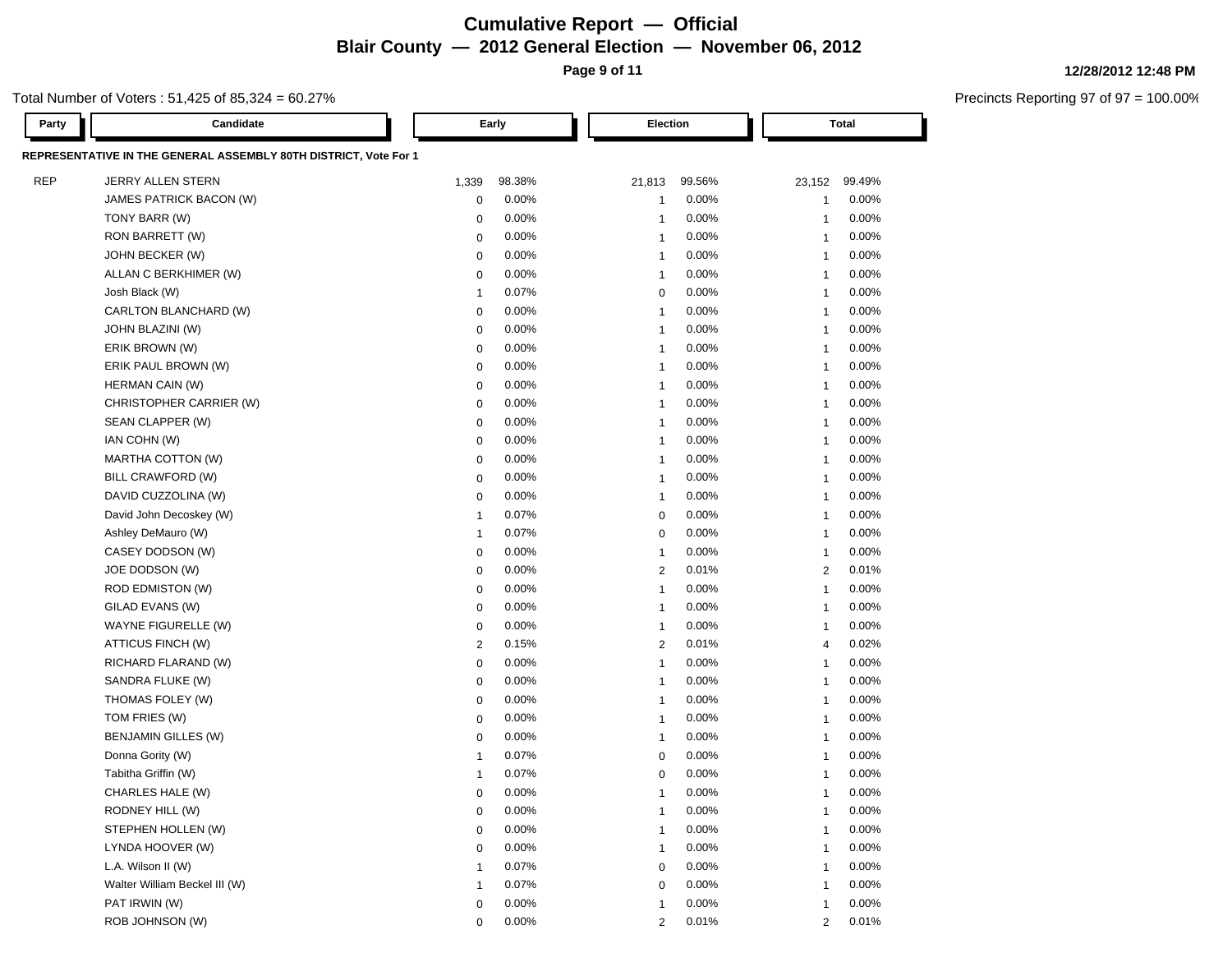### **Cumulative Report — Official Blair County — 2012 General Election — November 06, 2012 Page 10 of 11**

### Total Number of Voters : 51,425 of 85,324 = 60.27%

| Candidate<br>Party         | Early                   | Election                | <b>Total</b>   |
|----------------------------|-------------------------|-------------------------|----------------|
| MIKE JOHNSTON (W)          | 0.00%                   | 0.00%                   | 0.00%          |
|                            | $\mathbf 0$             | $\mathbf{1}$            | 1              |
| DONALD E IMLER JR (W)      | 0.00%                   | 0.01%                   | 0.01%          |
|                            | $\mathbf 0$             | 2                       | 2              |
| RICHARD J LUPINSKY JR (W)  | 0.00%                   | 0.00%                   | 0.00%          |
|                            | $\mathbf 0$             | $\mathbf{1}$            | -1             |
| WADE KAGERISE (W)          | 0.00%                   | 0.00%                   | 0.00%          |
|                            | $\mathbf 0$             | $\mathbf{1}$            | -1             |
| LOIS KANESHIKI (W)         | 0.07%                   | 0.00%                   | 0.01%          |
|                            | -1                      | $\mathbf{1}$            | 2              |
| Sarah Kaneshiki (W)        | 0.07%                   | $0.00\%$                | 0.00%          |
|                            | $\mathbf{1}$            | 0                       | $\mathbf{1}$   |
| <b>JOE KANISH (W)</b>      | 0.00%                   | 0.00%                   | 0.00%          |
|                            | $\mathbf 0$             | $\mathbf{1}$            | -1             |
| NATETHEN KARN (W)          | 0.00%                   | 0.00%                   | 0.00%          |
|                            | $\mathbf 0$             | $\mathbf{1}$            | $\mathbf{1}$   |
| <b>JOHN KASUN (W)</b>      | 0.00%                   | 0.00%                   | 0.00%          |
|                            | $\mathbf 0$             | $\mathbf{1}$            | $\mathbf{1}$   |
| ADAM KNEPP (W)             | 0.00%                   | 0.00%                   | 0.00%          |
|                            | $\mathbf 0$             | $\mathbf{1}$            | -1             |
| STAN KOTALA (W)            | 0.00%                   | 0.00%                   | 0.00%          |
|                            | $\mathbf 0$             | $\mathbf{1}$            | -1             |
| Ian Michael Leslie (W)     | 0.07%                   | 0.00%                   | 0.01%          |
|                            | $\mathbf{1}$            | $\mathbf{1}$            | 2              |
| ERIC LINDSKOLD (W)         | 0.00%                   | 0.00%                   | 0.00%          |
|                            | $\mathbf 0$             | $\mathbf{1}$            | $\mathbf{1}$   |
| Brian Donald Long (W)      | 0.07%                   | 0.00%                   | 0.00%          |
|                            | $\mathbf{1}$            | 0                       | $\mathbf{1}$   |
| JASON LYNN (W)             | 0.00%                   | 0.00%                   | 0.00%          |
|                            | 0                       | $\mathbf{1}$            | $\mathbf{1}$   |
| TRAVIS MAHER (W)           | 0.00%                   | 0.00%                   | 0.00%          |
|                            | $\mathbf 0$             | $\mathbf{1}$            | $\mathbf{1}$   |
| THOMAS MARTIN (W)          | 0.00%                   | 0.00%                   | 0.00%          |
|                            | $\mathbf 0$             | $\mathbf{1}$            | $\mathbf{1}$   |
| Buron Maurer (W)           | 0.07%                   | 0.00%                   | 0.00%          |
|                            | -1                      | $\mathbf 0$             | $\mathbf{1}$   |
| KIMBERLY MCELHATTEN (W)    | 0.00%                   | 0.00%                   | 0.00%          |
|                            | $\mathbf 0$             | $\mathbf{1}$            | -1             |
| JOHN MCGINNIS (W)          | 0.00%                   | 0.02%                   | 0.02%          |
|                            | $\mathbf 0$             | $\overline{4}$          | $\overline{4}$ |
| <b>CUMMINS MCNITT (W)</b>  | 0.00%                   | 0.00%                   | 0.00%          |
|                            | $\mathbf 0$             | $\mathbf{1}$            | $\mathbf{1}$   |
| JOHN MGINESS (W)           | 0.00%                   | 0.00%                   | 0.00%          |
|                            | $\mathbf 0$             | $\mathbf{1}$            | $\mathbf{1}$   |
| MATTHEW MICHRINA (W)       | 0.00%                   | 0.00%                   | 0.00%          |
|                            | $\mathbf 0$             | $\mathbf{1}$            | $\mathbf{1}$   |
| MATT MIELNIK (W)           | 0.00%                   | 0.00%                   | 0.00%          |
|                            | $\mathbf 0$             | $\mathbf{1}$            | $\mathbf{1}$   |
| DAVID MOLLICA (W)          | 0.00%                   | 0.00%                   | 0.00%          |
|                            | $\mathbf 0$             | $\mathbf{1}$            | -1             |
| DARRELL MORRIS (W)         | 0.00%                   | 0.00%                   | 0.00%          |
|                            | $\mathbf 0$             | $\mathbf{1}$            | $\mathbf 1$    |
| SEAN MORRISSEY (W)         | 0.00%                   | 0.00%                   | 0.00%          |
|                            | $\mathbf 0$             | $\mathbf{1}$            | $\mathbf{1}$   |
| DAVE MOSES (W)             | 0.00%                   | 0.00%                   | 0.00%          |
|                            | $\mathbf 0$             | $\mathbf{1}$            | -1             |
| STEVEN MYERS (W)           | 0.00%                   | 0.00%                   | 0.00%          |
|                            | $\mathbf 0$             | $\overline{\mathbf{1}}$ | -1             |
| DAVE NEAL (W)              | 0.00%                   | 0.00%                   | 0.00%          |
|                            | $\mathbf 0$             | $\overline{\mathbf{1}}$ | -1             |
| Chuck "Walker" Norris (W)  | 0.07%                   | 0.00%                   | 0.00%          |
|                            | $\overline{1}$          | 0                       | -1             |
| RON PAUL (W)               | 0.00%                   | 0.00%                   | 0.00%          |
|                            | $\mathbf 0$             | $\overline{\mathbf{1}}$ | -1             |
| RUSSELL J POND (W)         | 0.00%                   | 0.00%                   | 0.00%          |
|                            | $\mathbf 0$             | -1                      | -1             |
| SUSAN POWERS (W)           | 0.00%                   | 0.00%                   | 0.00%          |
|                            | $\mathbf 0$             | -1                      | -1             |
| NICOLAS REEVES (W)         | 0.00%                   | 0.00%                   | 0.00%          |
|                            | 0                       | -1                      | -1             |
| JOE REFFNER (W)            | $0.00\%$<br>$\mathbf 0$ | 0.00%                   | 0.00%<br>1     |
| CHUCK RENNY (W)            | 0.00%                   | 0.00%                   | 0.00%          |
|                            | $\mathbf 0$             | $\mathbf{1}$            | $\mathbf{1}$   |
| CHERYL RUPP (W)            | 0.00%                   | 0.00%                   | 0.00%          |
|                            | $\mathbf 0$             | -1                      | 1              |
| <b>BOB SAGET (W)</b>       | 0.00%                   | 0.00%                   | 0.00%          |
|                            | $\mathbf 0$             | $\overline{1}$          | 1              |
| NORM SAYLOR (W)            | 0.00%                   | 0.00%                   | 0.00%          |
|                            | $\mathbf 0$             | -1                      | 1              |
| <b>BEN SCHNEIDER (W)</b>   | 0.00%                   | 0.00%                   | 0.00%          |
|                            | $\mathbf 0$             | -1                      | 1              |
| <b>BRENDAN SHEEHAN (W)</b> | 0.00%                   | 0.00%                   | 0.00%          |
|                            | $\mathbf 0$             | -1                      | 1              |
| STANTON SHEETZ (W)         | 0.00%<br>$\mathbf 0$    | 0.00%                   | 0.00%          |

#### **12/28/2012 12:48 PM**